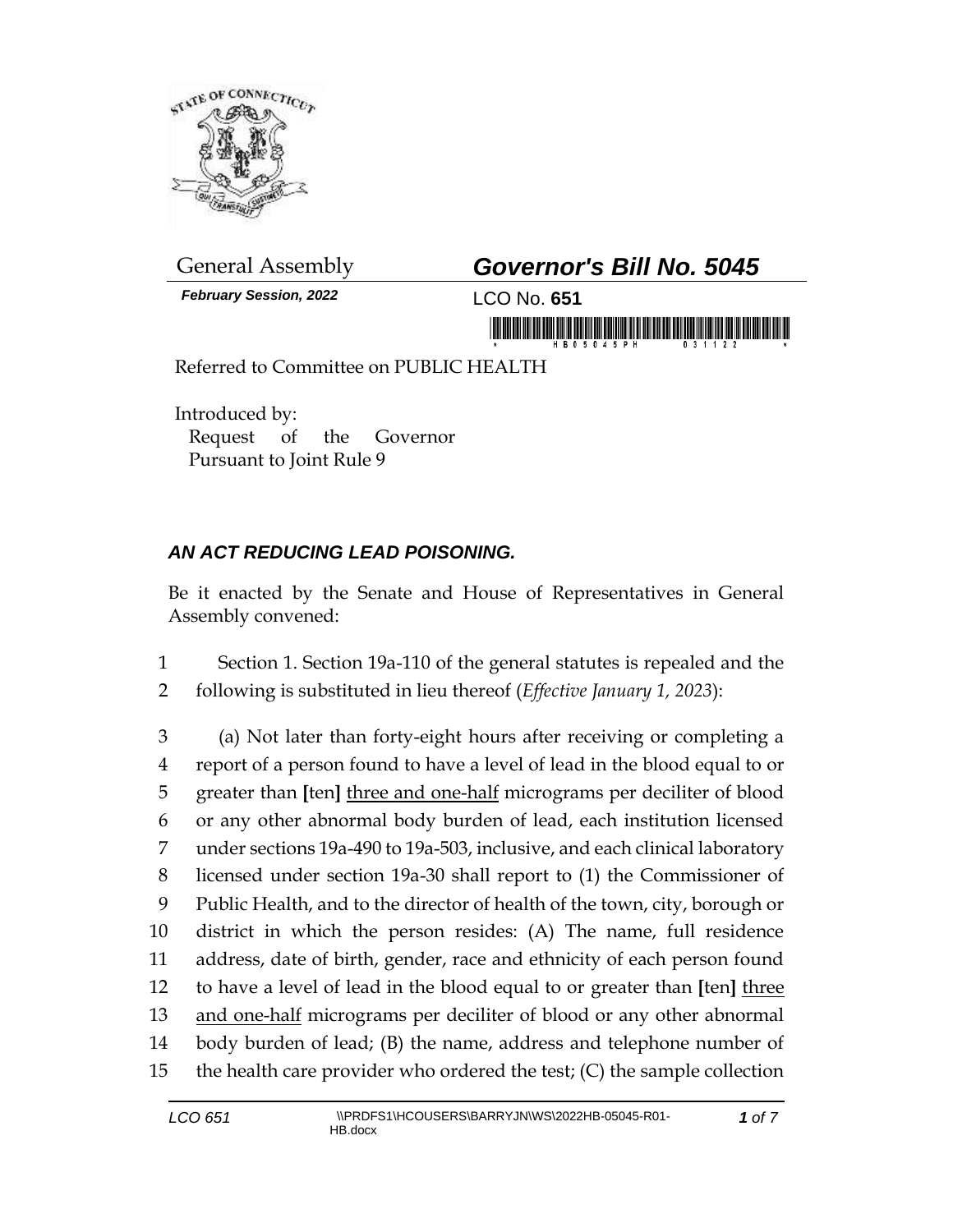date, analysis date, type and blood lead analysis result; and (D) such other information as the commissioner may require, and (2) the health care provider who ordered the test, the results of the test. With respect to a child under three years of age, not later than seventy-two hours after the provider receives such results, the provider shall make reasonable efforts to notify the parent or guardian of the child of the blood lead analysis results. Any institution or laboratory making an accurate report in good faith shall not be liable for the act of disclosing **[**said**]** such report to the Commissioner of Public Health or to the director of health. The 25 commissioner, after consultation with the Commissioner Administrative Services, shall determine the method and format of transmission of data contained in **[**said**]** such report.

 (b) Each institution or laboratory that conducts lead testing pursuant to subsection (a) of this section shall, at least monthly, submit to the Commissioner of Public Health a comprehensive report that includes: (1) The name, full residence address, date of birth, gender, race and ethnicity of each person tested pursuant to subsection (a) of this section regardless of the level of lead in the blood; (2) the name, address and telephone number of the health care provider who ordered the test; (3) the sample collection date, analysis date, type and blood lead analysis result; (4) laboratory identifiers; and (5) such other information as the Commissioner of Public Health may require. Any institution or laboratory making an accurate report in good faith shall not be liable for the act of disclosing **[**said**]** such report to the Commissioner of Public Health. The Commissioner of Public Health, after consultation with the Commissioner of Administrative Services, shall determine the method and format of transmission of data contained in **[**said**]** such report.

 (c) Whenever an institutional laboratory or private clinical laboratory conducting blood lead tests pursuant to this section refers a blood lead sample to another laboratory for analysis, the laboratories may agree on which laboratory will report in compliance with subsections (a) and (b) of this section, but both laboratories shall be accountable to **[**insure**]** ensure that reports are made. The referring laboratory shall **[**insure**]**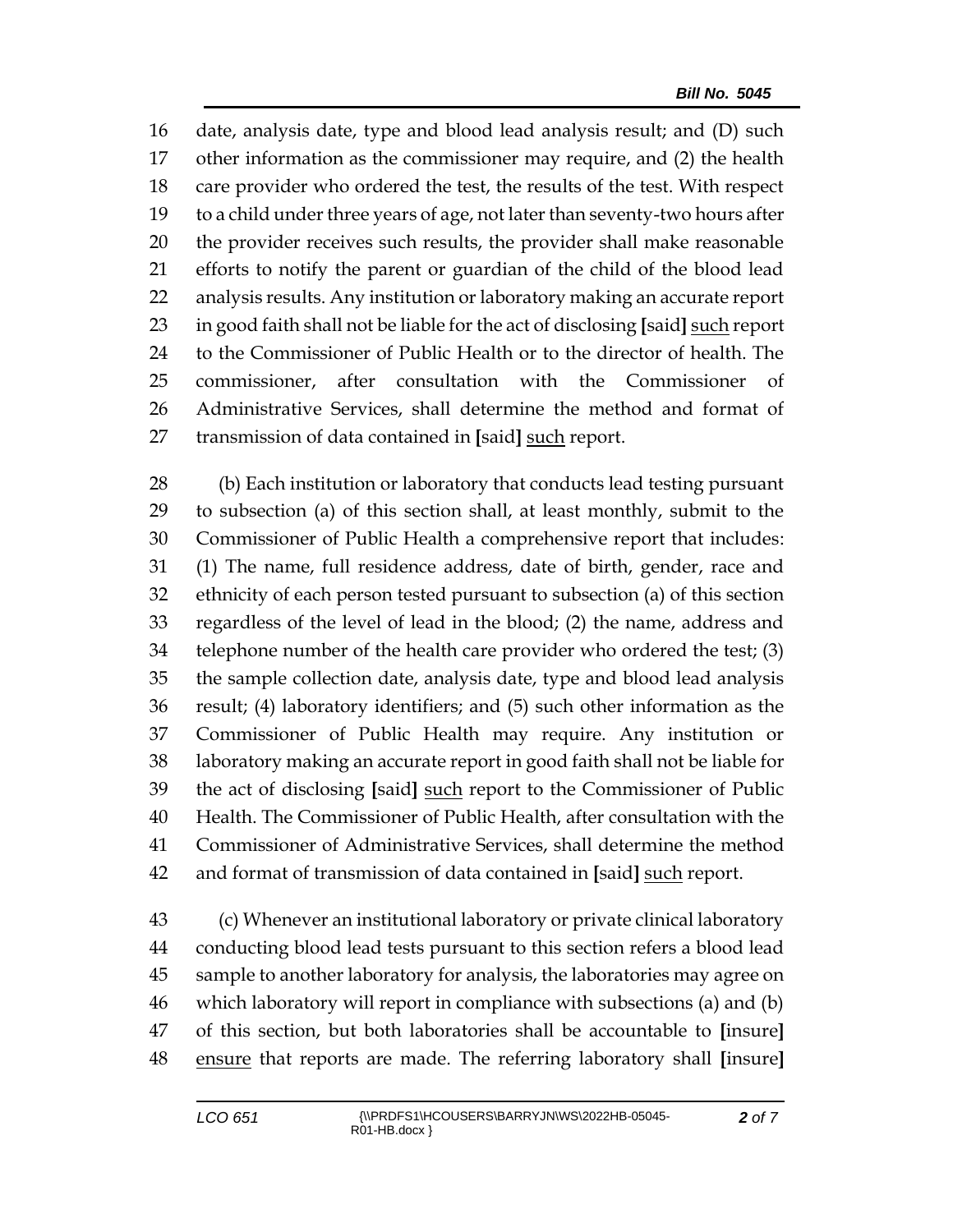ensure that the requisition slip includes all of the information that is required in subsections (a) and (b) of this section and that this information is transmitted with the blood specimen to the laboratory performing the analysis.

 (d) The director of health of the town, city, borough or district shall provide or cause to be provided, to the parent or guardian of a child who is (1) known to have a confirmed venous blood lead level of **[**five**]** 56 three and one-half micrograms per deciliter of blood or more, or (2) the subject of a report by an institution or clinical laboratory, pursuant to subsection (a) of this section, with information describing the dangers of lead poisoning, precautions to reduce the risk of lead poisoning, information about potential eligibility for services for children from birth to three years of age pursuant to sections 17a-248 to **[**17a-248g**]** 17a-62 248i, inclusive, and laws and regulations concerning lead abatement. The director of health need only provide, or cause to be provided, such information to such parent or guardian on one occasion after receipt of an initial report of an abnormal blood lead level as described in subdivisions (1) and (2) of this subsection. Such information shall be developed by the Department of Public Health and provided to each local and district director of health. **[**With**]**

 (e) Prior to January 1, 2024, with respect to the child reported, the director shall conduct an on-site inspection to identify the source of the lead causing a confirmed venous blood lead level equal to or greater than **[**fifteen**]** ten micrograms per deciliter but less than **[**twenty**]** fifteen micrograms per deciliter in two tests taken at least three months apart and order remediation of such **[**sources**]** source by the appropriate persons responsible for the conditions at such source. **[**On and after January 1, 2012, if one per cent or more of children in this state under the age of six report blood lead levels equal to or greater than ten micrograms per deciliter, the director shall conduct such on-site inspection and order such remediation for any child having a confirmed venous blood lead level equal to or greater than ten micrograms per deciliter in two tests taken at least three months apart.**]** From January 1,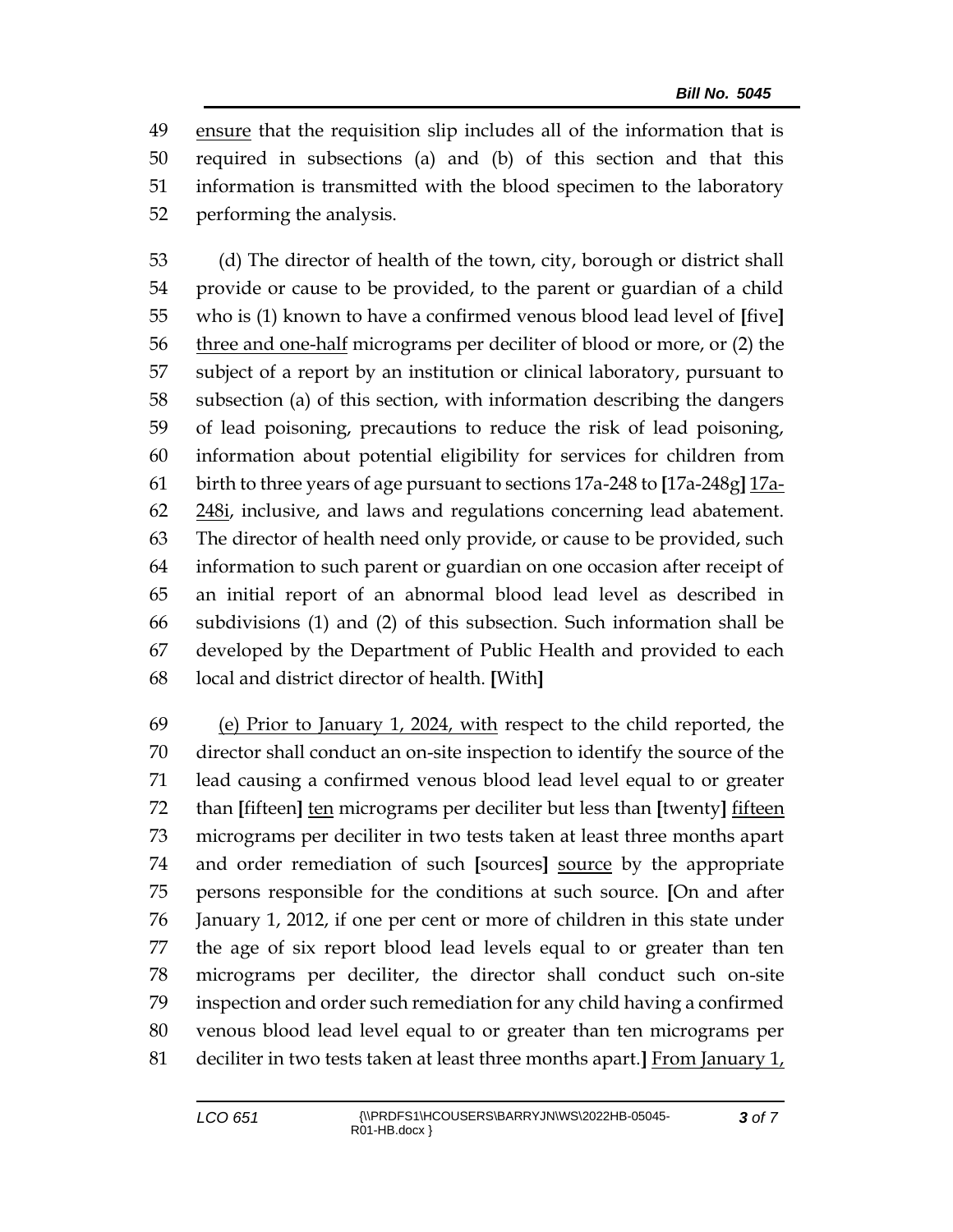2024, to December 31, 2024, inclusive, with respect to the child reported, the director shall conduct an on-site inspection to identify the source of the lead causing a confirmed venous blood lead level equal to or greater than five micrograms per deciliter but less than ten micrograms per deciliter in two tests taken at least three months apart and order 87 remediation of such source by the appropriate persons responsible for 88 the conditions at such source.

 Sec. 2. Section 19a-111 of the 2022 supplement to the general statutes is repealed and the following is substituted in lieu thereof (*Effective January 1, 2023*):

 Upon receipt of each report of confirmed venous blood lead level equal to or greater than **[**twenty**]** fifteen micrograms per deciliter of blood from January 1, 2023, to December 31, 2023, inclusive, ten 95 micrograms per deciliter of blood from January 1, 2024, to December 31, 2024, inclusive, and five micrograms per deciliter of blood on and after January 1, 2025, the local director of health shall make or cause to be made an epidemiological investigation of the source of the lead causing the increased lead level or abnormal body burden and shall order action to be taken by the appropriate person responsible for the condition that brought about such lead poisoning as may be necessary to prevent further exposure of persons to such poisoning. In the case of any residential unit where such action will not result in removal of the hazard within a reasonable time, the local director of health shall utilize such community resources as are available to effect relocation of any family occupying such unit. The local director of health may permit occupancy in said residential unit during abatement if, in such director's judgment, occupancy would not threaten the health and well-being of the occupants. The local director of health shall, not later than thirty days after the conclusion of such director's investigation, report to the Commissioner of Public Health, using a web-based surveillance system as prescribed by the commissioner, the result of such investigation and the action taken to ensure against further lead poisoning from the same source, including any measures taken to effect relocation of families.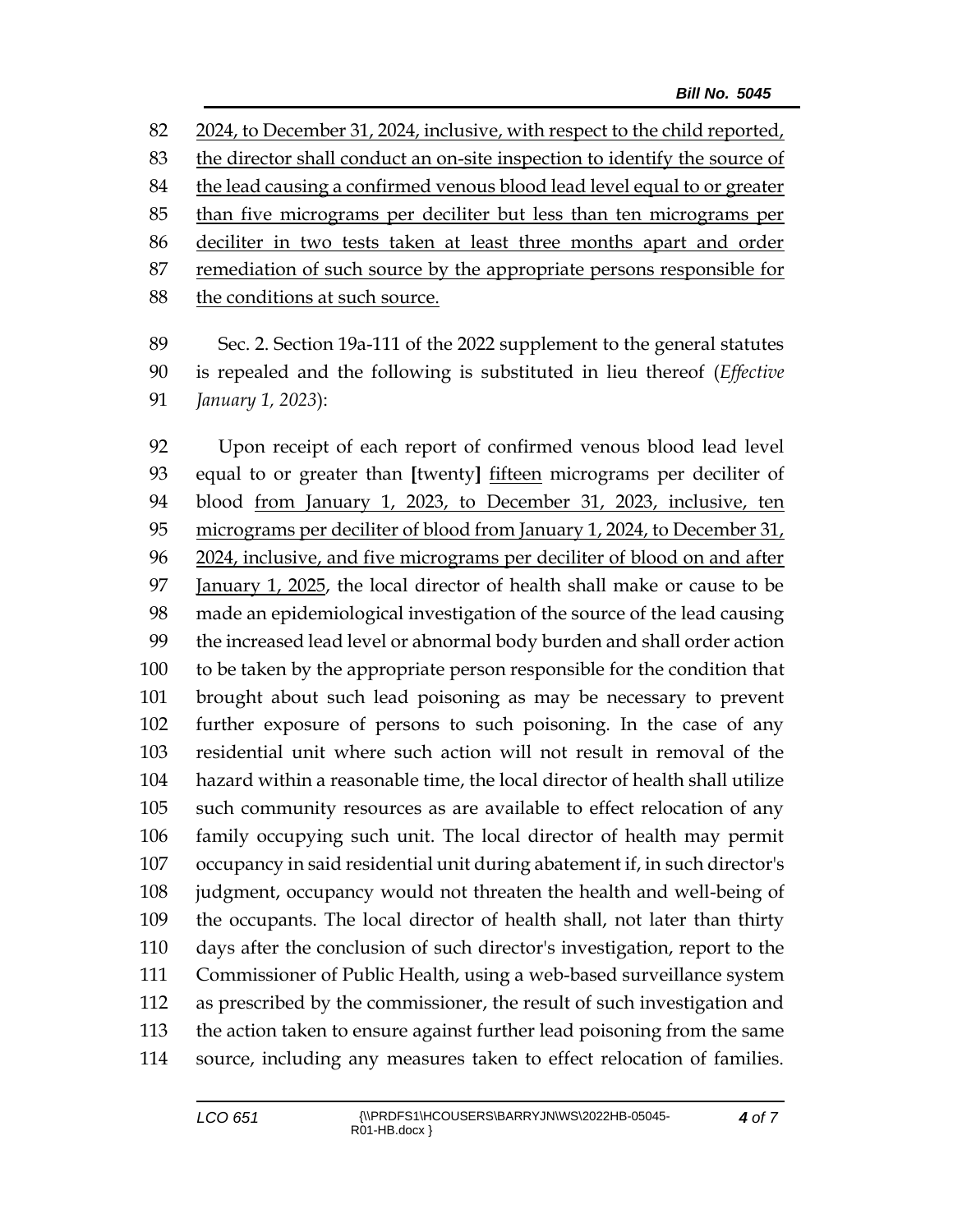Such report shall include information relevant to the identification and location of the source of lead poisoning and such other information as the commissioner may require pursuant to regulations adopted in accordance with the provisions of chapter 54. The commissioner shall maintain comprehensive records of all reports submitted pursuant to this section and section 19a-110, as amended by this act. Such records shall be geographically indexed in order to determine the location of areas of relatively high incidence of lead poisoning. The commissioner shall establish, in conjunction with recognized professional medical groups, guidelines consistent with the National Centers for Disease Control and Prevention for assessment of the risk of lead poisoning, screening for lead poisoning and treatment and follow-up care of individuals including children with lead poisoning, women who are pregnant and women who are planning pregnancy. Nothing in this section shall be construed to prohibit a local building official from requiring abatement of sources of lead or to prohibit a local director of health from making or causing to be made an epidemiological investigation upon receipt of a report of a confirmed venous blood lead level that is less than the minimum venous blood level specified in this section.

 Sec. 3. Subsection (a) of section 19a-111g of the general statutes is repealed and the following is substituted in lieu thereof (*Effective January 1, 2023*):

 (a) Each primary care provider giving pediatric care in this state, excluding a hospital emergency department and its staff: (1) Shall conduct lead testing at least annually for each child nine to thirty-five months of age, inclusive, in accordance with the Advisory Committee on Childhood Lead Poisoning Prevention **[**Screening Advisory Committee**]** recommendations for childhood lead screening in Connecticut; (2) shall conduct lead testing at least annually for any child thirty-six to seventy-two months of age, inclusive, determined by the Department of Public Health to be at an elevated risk of lead exposure based on his or her enrollment in a medical assistance program pursuant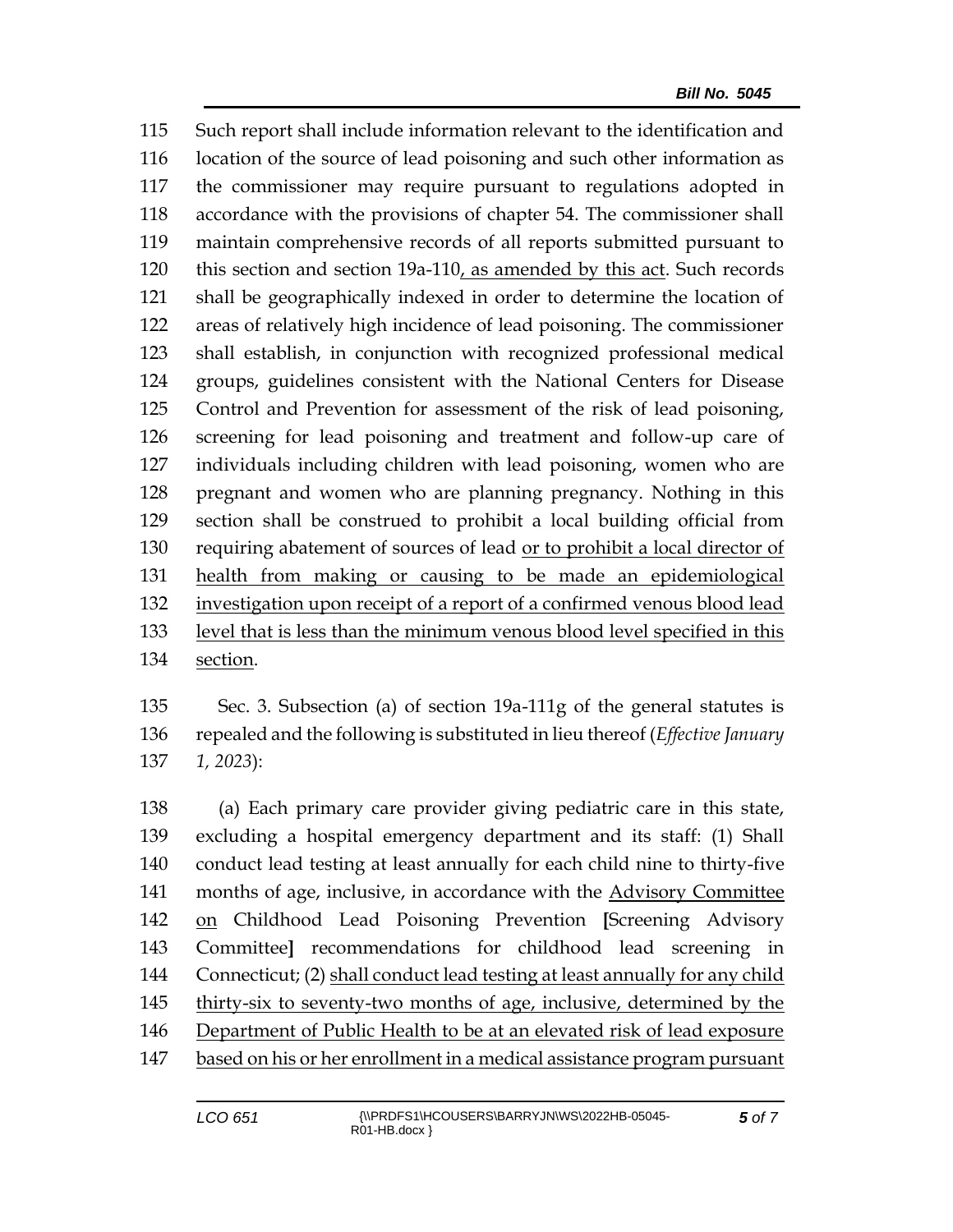to chapter 319v or his or her residence in a municipality that presents an elevated risk of lead exposure based on factors, including, but not limited to, the prevalence of housing built prior to January 1, 1960, and the prevalence of children's blood lead levels greater than five micrograms per deciliter; (3) shall conduct lead testing for any child thirty-six to seventy-two months of age, inclusive, who has not been previously tested or for any child under seventy-two months of age, if clinically indicated as determined by the primary care provider in accordance with the Childhood Lead Poisoning Prevention Screening Advisory Committee recommendations for childhood lead screening in Connecticut; **[**(3)**]** (4) shall provide, before such lead testing occurs, educational materials or anticipatory guidance information concerning lead poisoning prevention to such child's parent or guardian in accordance with the Childhood Lead Poisoning Prevention Screening Advisory Committee recommendations for childhood lead screening in Connecticut; **[**(4)**]** (5) shall conduct a medical risk assessment at least annually for each child thirty-six to seventy-two months of age, inclusive, in accordance with the Childhood Lead Poisoning Prevention Screening Advisory Committee recommendations for childhood lead screening in Connecticut; and **[**(5)**]** (6) may conduct a medical risk assessment at any time for any child thirty-six months of age or younger who is determined by the primary care provider to be in need of such risk assessment in accordance with the Childhood Lead Poisoning Prevention Screening Advisory Committee recommendations for childhood lead screening in Connecticut.

 Sec. 4 (NEW) (*Effective January 1, 2023*) To the extent permissible under federal law and within available appropriations, the Commissioner of Social Services shall seek federal authority to amend the Medicaid state plan to add services the commissioner determines are necessary and appropriate to address the health impacts of high childhood blood lead levels in children eligible for Medicaid. Such newly added services may include, but need not be limited to, (1) case management, (2) lead remediation, (3) follow-up screening, (4) referral to other available services, and (5) such other services covered under